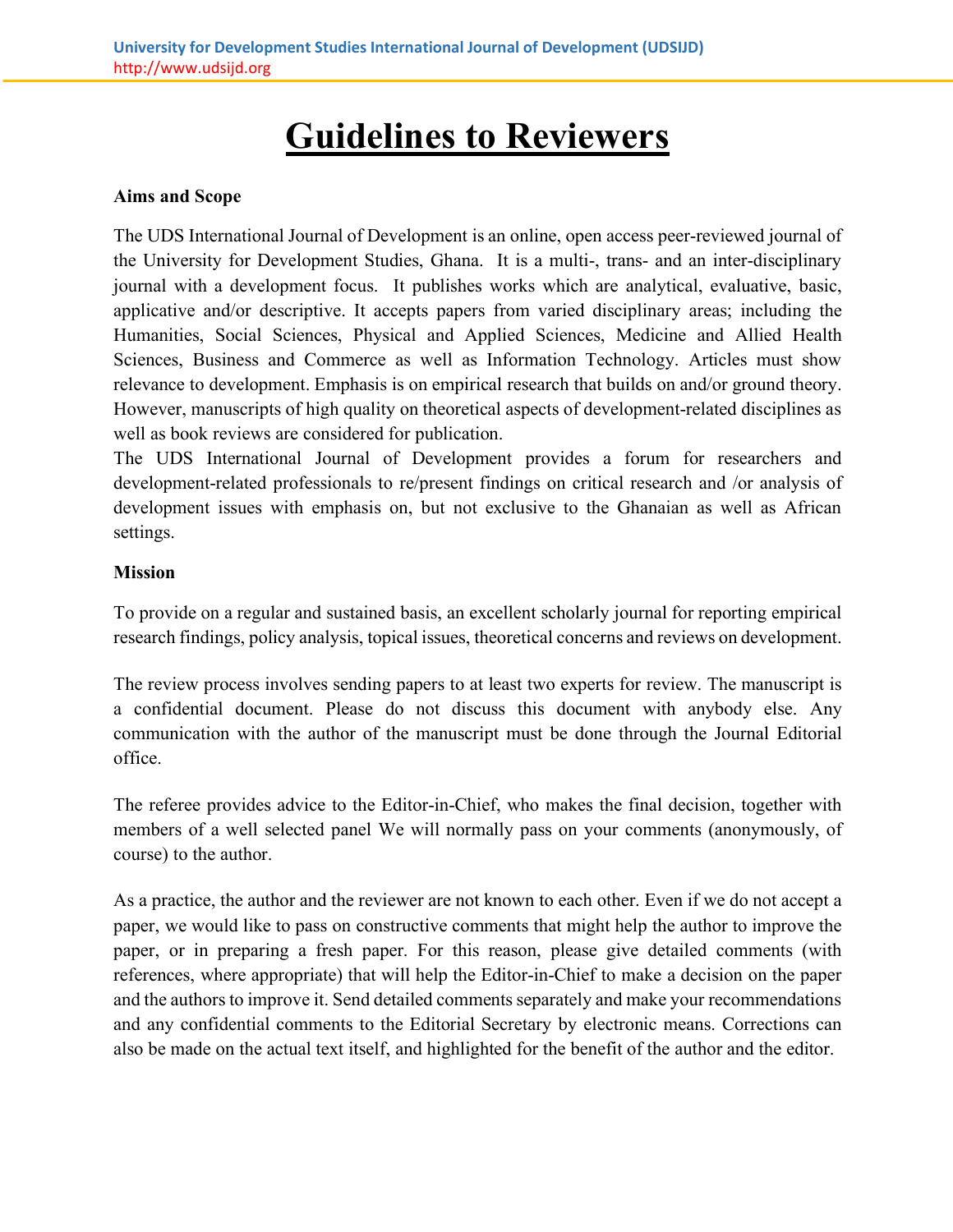# **The broad aspects that we would like comments on include:**

| Focus:                                 | The focus must be research and development linkages; is<br>this the case here?                                   |
|----------------------------------------|------------------------------------------------------------------------------------------------------------------|
| Originality:                           | Originality is our major criterion for case reports                                                              |
|                                        | Truly original or known to you through foreign or<br>specialist literature                                       |
|                                        | - Scientific reliability                                                                                         |
|                                        | - Overall design of the study                                                                                    |
|                                        | - The research undertaken-adequately described and the                                                           |
|                                        | -conditions defined                                                                                              |
|                                        |                                                                                                                  |
| <b>Methods:</b>                        | - Adequately described?                                                                                          |
|                                        | - Appropriate                                                                                                    |
| <b>Results:</b>                        | - Relevant to problem posed?                                                                                     |
|                                        | - Credible                                                                                                       |
|                                        | - Well presented (including use of tables and figures)?                                                          |
| <b>Interpretation and conclusions:</b> | -Warranted by the data?                                                                                          |
|                                        | - Reasonable speculation?                                                                                        |
|                                        | - Is the message clear?                                                                                          |
| <b>References:</b>                     | - Up to date and relevant?                                                                                       |
|                                        | - Has the most current literature been used?                                                                     |
|                                        | - Any glaring omissions?                                                                                         |
|                                        | - As per UDSIJD requirements?                                                                                    |
| Importance of the work:                | - Suitability for UDSIJD and overall recommendation.<br>- Appropriate for general readership or more appropriate |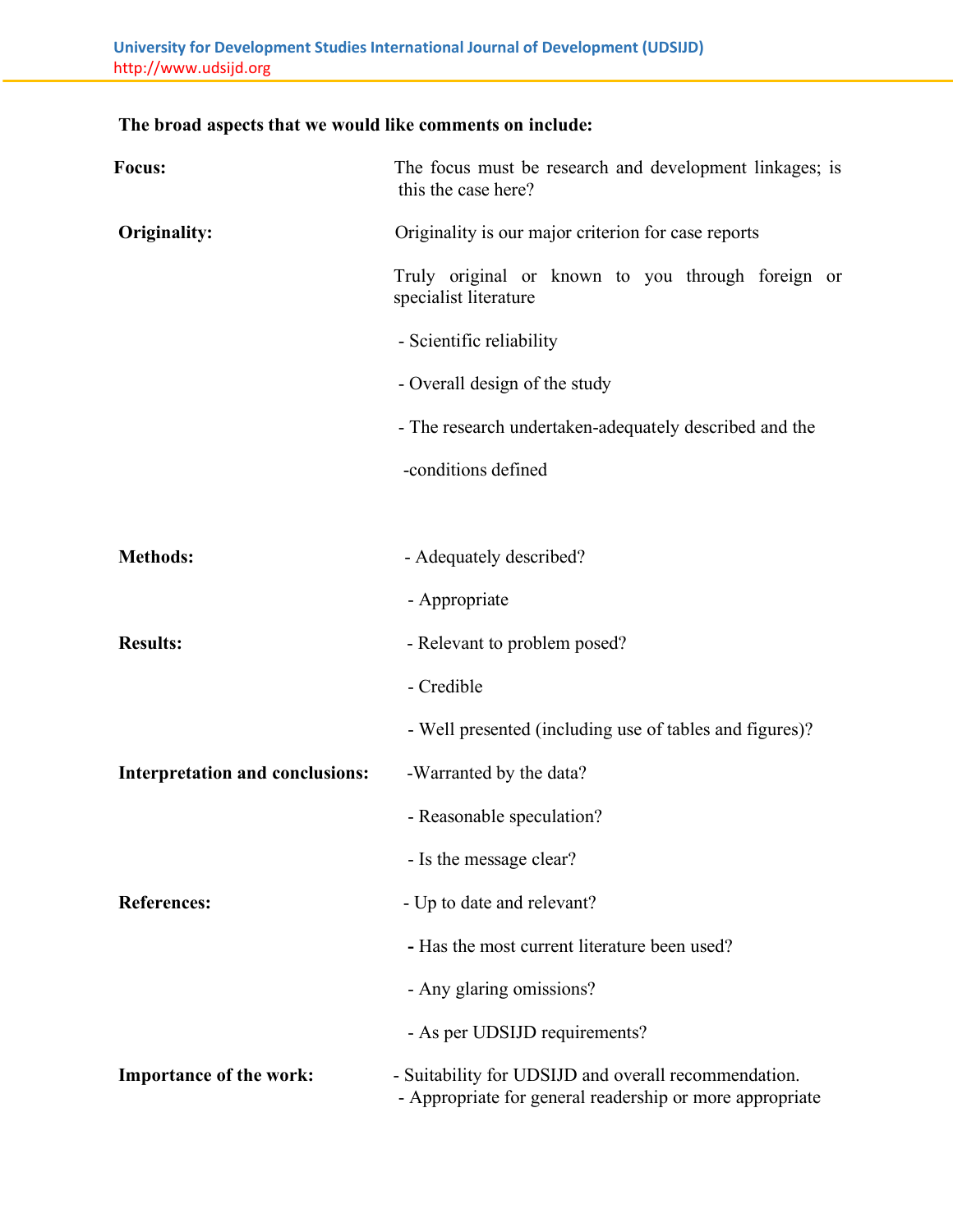for special journal?

- If not acceptable, how can the paper be made so?

**Other points:**  $\qquad \qquad$ - Ethical aspects

- Need for statistical assessment

- Presentation (including writing style)

# **Decision:** (**Tick One**)

- 1. Accept paper as it is ( )
- 2. Accept paper with minor corrections ( )
- 3. Accept paper with major corrections ( )
- 4. Reject paper (To be re-submitted) ()
- 5. Reject paper ( )

Authors should provide an abstract not exceeding 250 words for the sciences and 200 words for the humanities. In addition, at least 5 keywords should be provided by authors for each paper.

### **References**

References in text should be quoted as follows: Kaleo & Bawumia (2004) or (Kasise, 2000). Page numbers should be provided for direct quotes (e.g, Kaba, 2000:12). Names of multiple authors should be all listed first use only (Kaleo, Bawumia & Kaba, 2004), subsequent use should appear as Kaleo et.al. (2002). A full reference list capturing author name, year of publication, title of work, edition or volume if any, and city and state of publication as well as publisher name in that order should be provided.

Apart from classics, use current date and references. Date and references more than 10 years are considered old and their use discouraged.

All references should appear typed in double space at the end of the paper in alphabetical order, in strict accordance, as follows

# **JOURNAL ARTICLE**

#### *Single author:*

Maasole, C. S. (2011). The land factor in the Konkomba-Nanumba crisis. Ghana Journal of Development Studies, 8(1), 33-49.